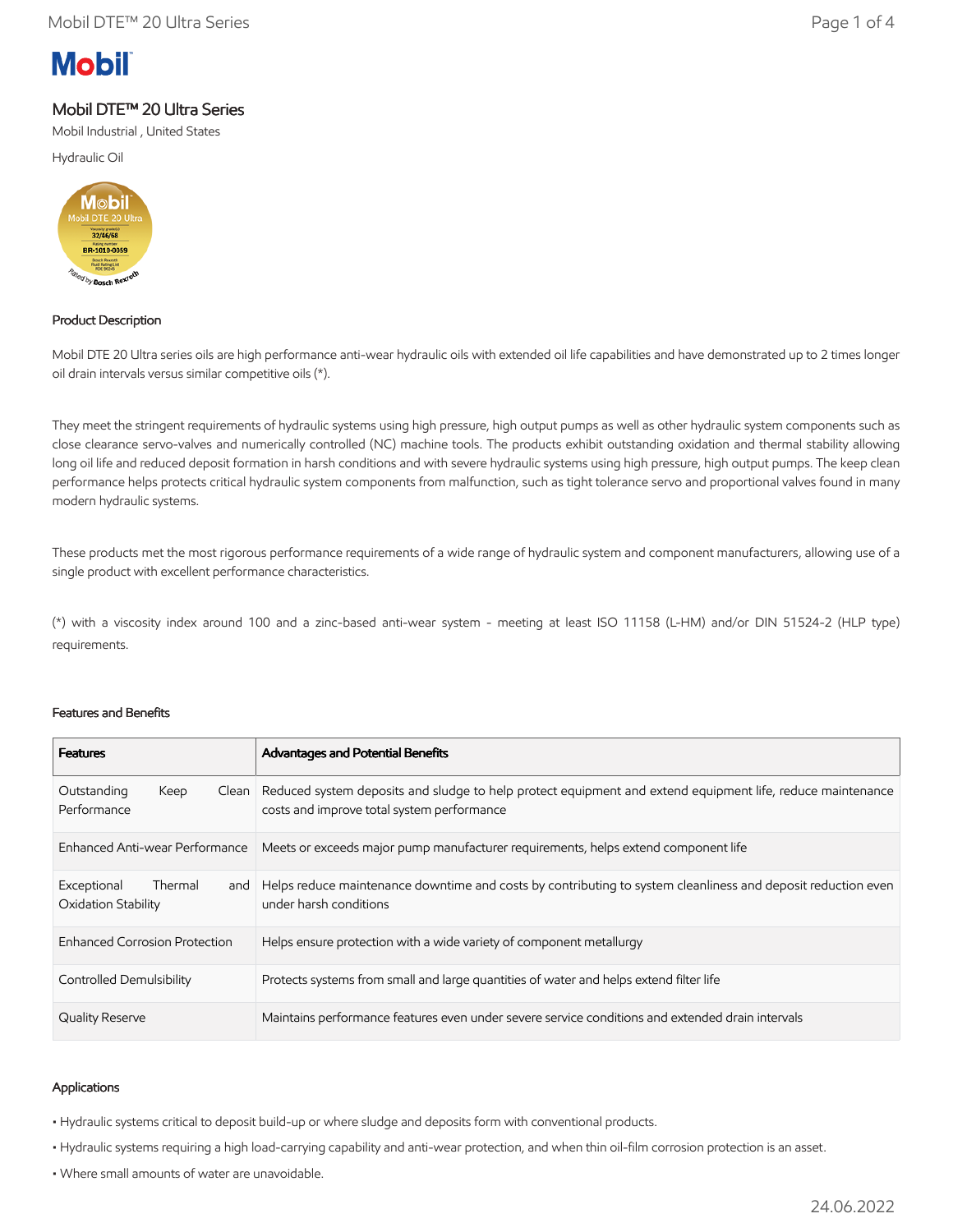# Mobil DTE™ 20 Ultra Series **Page 2 of 4**

- Systems containing gears and bearings.
- Machines employing a wide range of components using various metallurgy.

## Specifications and Approvals

| This product has the following approvals: | <b>MOBIL DTE 21 ULTRA</b> | <b>MOBIL DTE 24 ULTRA</b> | <b>MOBIL DTE 25 ULTRA</b> | <b>MOBIL DTE 26 ULTRA</b> |
|-------------------------------------------|---------------------------|---------------------------|---------------------------|---------------------------|
| BoschRexroth Fluid Rating List 90245      |                           | $\times$                  | $\times$                  | X                         |
| Denison HF-0                              |                           | $\times$                  | $\times$                  | $\times$                  |
| Denison HF-1                              |                           | $\times$                  | $\times$                  | $\times$                  |
| Denison HF-2                              |                           | $\times$                  | $\times$                  | $\times$                  |
| Eaton E-FDGN-TB002-E                      |                           | $\times$                  | $\times$                  | $\times$                  |
| HOCNF Norway-NEMS, Black                  | $\times$                  | $\times$                  | $\times$                  | $\times$                  |
| Husky                                     |                           |                           | X                         |                           |

| This product is recommended for use in applications MOBIL DTE 21   MOBIL DTE 24  <br>requiring: | <b>ULTRA</b> |  | <b>ULTRA</b> |  | <b>MOBIL</b><br><b>ULTRA</b> |  | $DTE$ 25   MOBIL<br><b>ULTRA</b> | DTE . | $-26$ |
|-------------------------------------------------------------------------------------------------|--------------|--|--------------|--|------------------------------|--|----------------------------------|-------|-------|
| Fives Cincinnati P-68                                                                           |              |  |              |  |                              |  |                                  |       |       |
| <b>Fives Cincinnati P-69</b>                                                                    |              |  |              |  |                              |  |                                  |       |       |
| Fives Cincinnati P-70                                                                           |              |  |              |  |                              |  |                                  |       |       |

| This product meets or exceeds the requirements of: | <b>MOBIL DTE 21 ULTRA</b> | <b>MOBIL DTE 24 ULTRA</b> | <b>MOBIL DTE 25 ULTRA</b> | <b>MOBIL DTE 26 ULTRA</b> |
|----------------------------------------------------|---------------------------|---------------------------|---------------------------|---------------------------|
| ASTM D6158 (Class HMHP)                            |                           | X                         | X                         | X                         |
| China GB 11118.1-2011, L-HM(General)               |                           | X                         | X                         | X                         |
| China GB 11118.1-2011, L-HM(HP)                    |                           | X                         | X                         | X                         |
| DIN 51524-2:2017-06                                | X                         | X                         | X                         | X                         |
| ISO L-HM (ISO 11158:2009)                          | X                         | X                         | X                         | X                         |
| <b>JCMAS HK VG32</b>                               |                           | X                         |                           |                           |
| <b>JCMAS HK VG46</b>                               |                           |                           | X                         |                           |

## Properties and Specifications

| Property | DTE           | <b>DTE</b>    | 24   MOBIL       | <b>DTE</b>    |
|----------|---------------|---------------|------------------|---------------|
|          | <b>MOBIL</b>  | 21   MOBIL    | $DTE$ 25   MOBIL | 26            |
|          | <b>ULTRA</b>  | <b>ULTRA</b>  | <b>ULTRA</b>     | <b>ULTRA</b>  |
| Grade    | <b>ISO 10</b> | <b>ISO 32</b> | <b>ISO 46</b>    | <b>ISO 68</b> |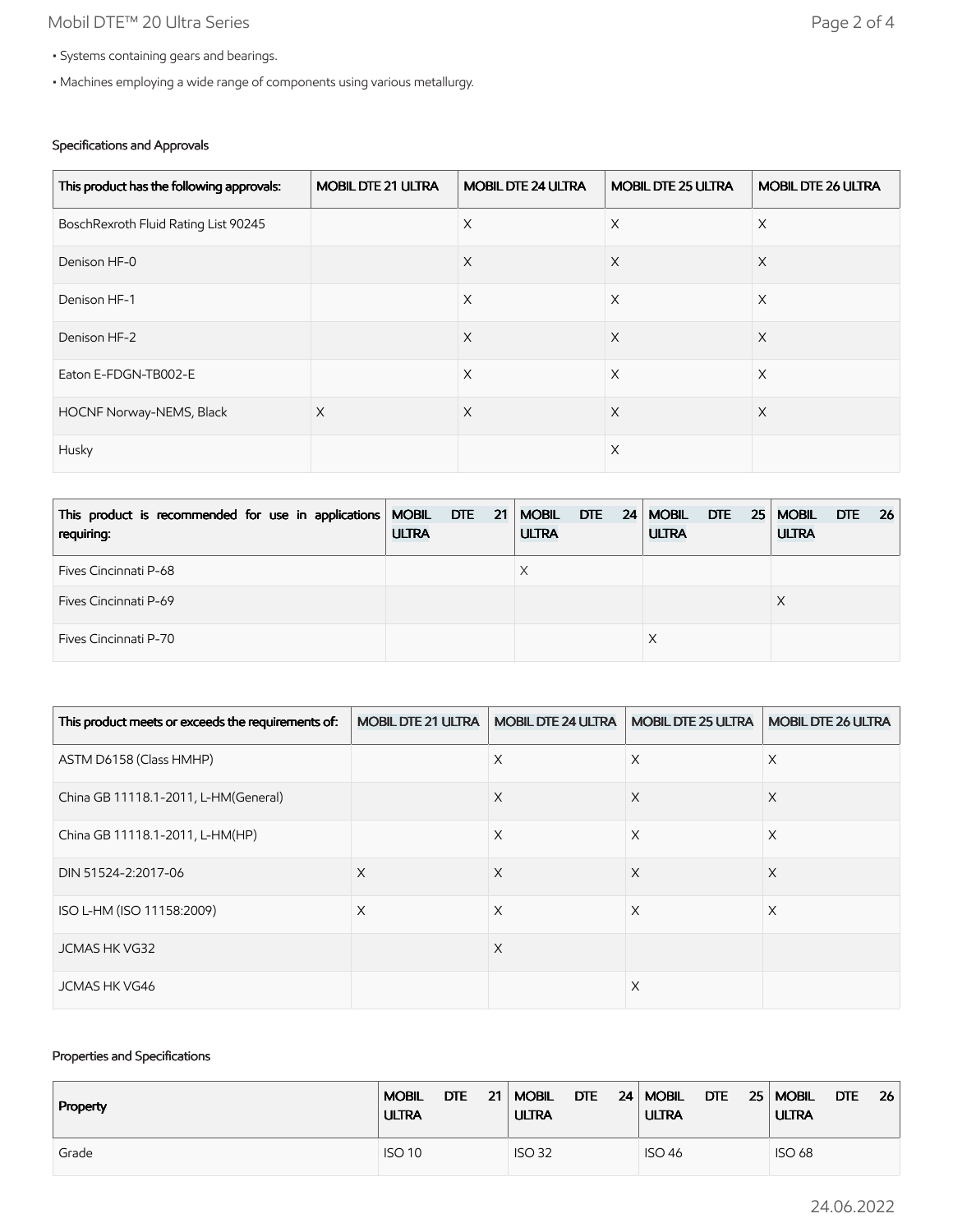Mobil DTE™ 20 Ultra Series **Page 3 of 4** 

| Property                                                  | <b>MOBIL</b><br><b>DTE</b><br>21<br><b>ULTRA</b> | <b>MOBIL</b><br><b>DTE</b><br>24<br><b>ULTRA</b> | <b>MOBIL</b><br><b>DTE</b><br>25<br><b>ULTRA</b> | <b>MOBIL</b><br><b>DTE</b><br>26<br><b>ULTRA</b> |
|-----------------------------------------------------------|--------------------------------------------------|--------------------------------------------------|--------------------------------------------------|--------------------------------------------------|
| Air Release Time, 50 C, min, ASTM D3427                   |                                                  |                                                  |                                                  |                                                  |
| Copper Strip Corrosion, 3 h, 100 C, Rating, ASTM D130     | 1A                                               | 1A                                               | 1A                                               | 1A                                               |
| Density @ 15.6 C, kg/l, ASTM D4052                        | 0.8373                                           | 0.8596                                           | 0.8667                                           | 0.8743                                           |
| Emulsion, Time to 3 mL Emulsion, 54 C, min, ASTM<br>D1401 | 25                                               | 20                                               | 20                                               | 20                                               |
| FZG Scuffing, Fail Load Stage, A/8.3/90, ISO 14635-1      |                                                  | 11                                               | 11                                               | 11                                               |
| Flash Point, Cleveland Open Cup, °C, ASTM D92             | 174                                              | 231                                              | 238                                              | 252                                              |
| Foam, Sequence I, Stability, ml, ASTM D892                | $\overline{0}$                                   | $\overline{O}$                                   | $\overline{0}$                                   | $\overline{O}$                                   |
| Foam, Sequence I, Tendency, ml, ASTM D892                 | 20                                               | 10                                               | 10                                               | 10                                               |
| Foam, Sequence II, Stability, ml, ASTM D892               | $\mathsf{O}$                                     | $\mathsf{O}\xspace$                              | $\mathbf 0$                                      | $\mathbf 0$                                      |
| Foam, Sequence II, Tendency, ml, ASTM D892                | 10                                               | 10                                               | 10                                               | 20                                               |
| Foam, Sequence III, Stability, ml, ASTM D892              | $\mathsf{O}$                                     | $\mathsf{O}\xspace$                              | $\Omega$                                         | $\mathbf 0$                                      |
| Foam, Sequence III, Tendency, ml, ASTM D892               | 20                                               | 10                                               | 10                                               | $\mathbf{O}$                                     |
| Kinematic Viscosity @ 100 C, mm2/s, ASTM D445             | 2.8                                              | 5.8                                              | 7.1                                              | 8.9                                              |
| Kinematic Viscosity @ 40 C, mm2/s, ASTM D445              | 10.7                                             | 33.4                                             | 46.2                                             | 68.6                                             |
| Pour Point, °C, ASTM D97                                  | $-45$                                            | $-36$                                            | $-33$                                            | $-30$                                            |
| Rust Characteristics, Procedure B, ASTM D665              | Pass                                             | Pass                                             | Pass                                             | Pass                                             |
| Total Acid Number, mgKOH/g, ASTM D664                     | 0.7                                              | 0.7                                              | 0.7                                              | 0.7                                              |
| Viscosity Index, ASTM D2270                               | 106                                              | 115                                              | 110                                              | 104                                              |

### Health and Safety

Health and Safety recommendations for this product can be found on the Material Safety Data Sheet (MSDS) @ [http://www.msds.exxonmobil.com](http://www.msds.exxonmobil.com/psims/psims.aspx) /psims/psims.aspx

All trademarks used herein are trademarks or registered trademarks of Exxon Mobil Corporation or one of its subsidiaries unless indicated otherwise.

03-2022

### Exxon Mobil Corporation

22777 Springwoods Village Parkway Spring TX 77389

1-800-ASK MOBIL (275-6624)

Typical Properties are typical of those obtained with normal production tolerance and do not constitute a specification. Variations that do not affect product performance are to be expected during normal manufacture and at different blending locations. The information contained herein is subject to change without notice. All products may not be available locally. For more information, contact your local ExxonMobil contact or visit [www.exxonmobil.com](http://www.exxonmobil.com/)

ExxonMobil is comprised of numerous affiliates and subsidiaries, many with names that include Esso, Mobil, or ExxonMobil. Nothing in this document is